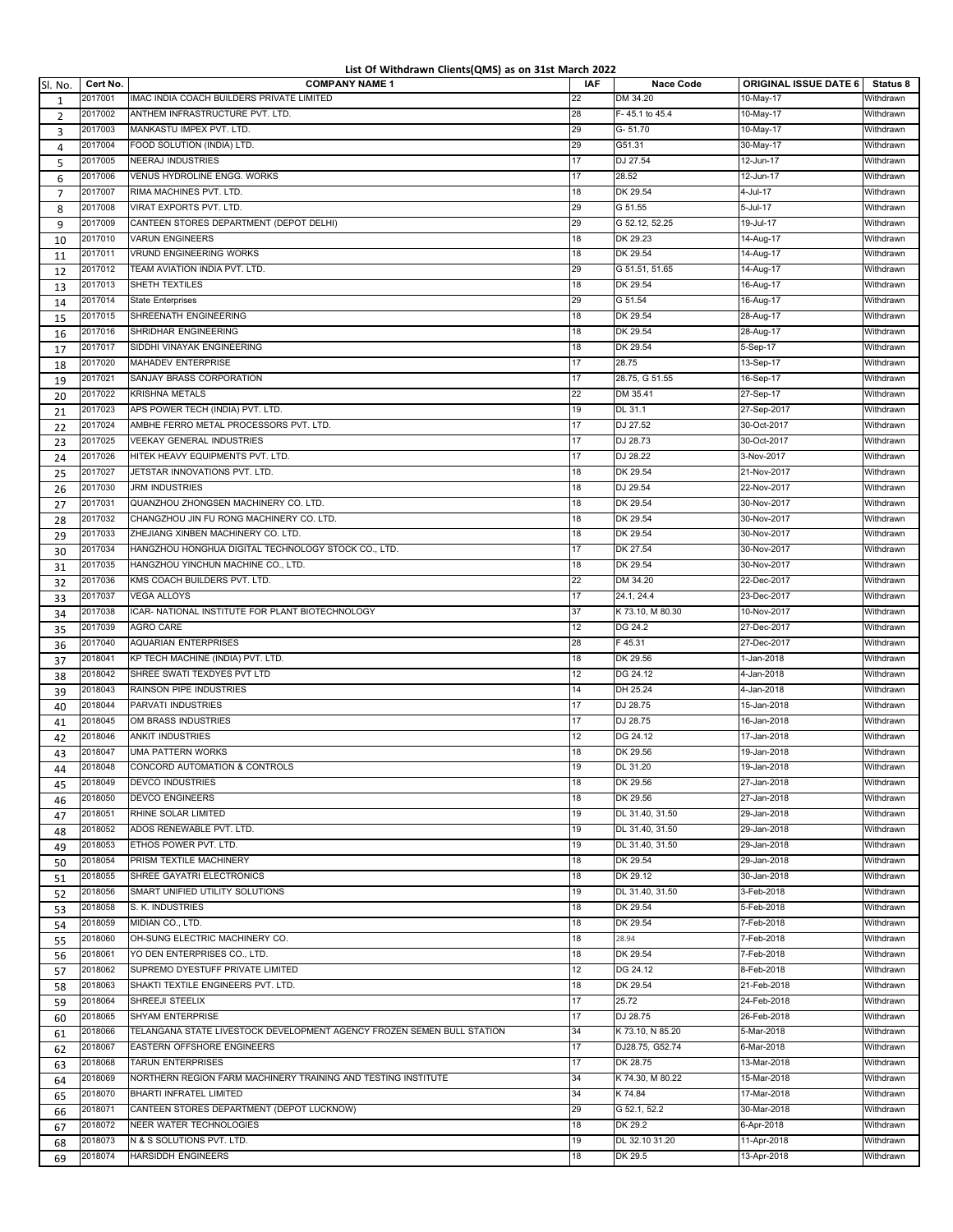| 70  | 2018075 | PIONEER MEGA PRINTERS                                |    | DE 21.2                  | 13-Apr-2018 | Withdrawn |
|-----|---------|------------------------------------------------------|----|--------------------------|-------------|-----------|
| 71  | 2018076 | <b>GARG FURNACE LIMITED</b>                          | 17 | DJ 27.1, 27.5            | 23-Apr-2018 | Withdrawn |
| 72  | 2018077 | JAYVIR SPRING INDUSTRIES                             | 17 | DJ 28.7, 28.4            | 26-Apr-2018 | Withdrawn |
| 73  | 2018078 | FABCARE GARMENTS & TEXTILE MACHINERY PRIVATE LIMITED | 18 | DJ 29.5                  | 30-Apr-2018 | Withdrawn |
| 74  | 2018079 | <b>DYTEX INDUSTRIES</b>                              | 12 | DG 24.1                  | 7-May-2018  | Withdrawn |
| 75  | 2018080 | <b>GUJARAT AGRO EQUIPMENT</b>                        | 18 | DJ 29.5                  | 9-May-2018  | Withdrawn |
|     | 2018081 | <b>DEVASHISH MACHINES</b>                            | 18 | DJ 29.54                 | 18-May-2018 | Withdrawn |
| 76  |         | AMI WATER MANAGEMENT                                 |    |                          |             |           |
| 77  | 2018082 |                                                      | 18 | DK 29.7                  | 21-May-2018 | Withdrawn |
| 78  | 2018083 | <b>INDO CHEM</b>                                     | 18 | DK 29.7                  | 21-May-2018 | Withdrawn |
| 79  | 2018084 | GAURAV INDUSTRIES PVT. LTD.                          | 12 | DG 24.12                 | 25-May-2018 | Withdrawn |
| 80  | 2018085 | <b>GAYATRI DYE CHEM</b>                              | 12 | DG 24.12                 | 25-May-2018 | Withdrawn |
| 81  | 2018086 | URMIT CHEMICALS PVT. LTD.                            | 12 | DG 24.1                  | 26-May-2018 | Withdrawn |
| 82  | 2018087 | AVANT STEELFAB (P) LTD                               | 17 | DJ 28.11                 | 26-May-2018 | Withdrawn |
| 83  | 2018088 | MEDIEZ SOLAR ENERGY PVT. LTD.                        | 19 | DL 31.20 DI 31.50        | 30-May-2018 | Withdrawn |
| 84  | 2018089 | <b>ABHAY POLY PLAST</b>                              | 17 | DH 25.2                  | 30-May-2018 | Withdrawn |
| 85  | 2018091 | <b>V R PACKAGING</b>                                 |    | DE 21.21                 | 30-May-2018 | Withdrawn |
| 86  | 2018090 | DAE HA E.N.G. CO., LTD.                              | 18 | DJ 29.54                 | 1-Jun-2018  | Withdrawn |
|     | 2018092 | <b>J K POLYMERS</b>                                  | 14 | DH 25.2                  | 6-Jun-2018  | Withdrawn |
| 87  |         |                                                      | 19 | DL 31.40, DL 31.50       |             |           |
| 88  | 2018093 | KSHITIZ SOLAR ENERGY PVT LTD.                        |    |                          | 11-Jun-2018 | Withdrawn |
| 89  | 2018094 | AMCO INDUSTRIES                                      | 18 | DL 29.1, 29.2            | 11-Jun-2018 | Withdrawn |
| 90  | 2018095 | NIK MOTORS PRIVATE LIMITED                           | 19 | DL 31.1                  | 12-Jun-2018 | Withdrawn |
| 91  | 2018096 | RUDHRA ABRASIVES INDUSTRIES                          | 15 | DI 26.8                  | 12-Jun-2018 | Withdrawn |
| 92  | 2018098 | MYSTIC FUTURE ENERGY PVT. LTD.                       | 19 | DL31.4, DL 31.5          | 14-Jun-2018 | Withdrawn |
| 93  | 2018099 | ALLAHABAD ENTERPRISES PRIVATE LIMITED                | 17 | DJ 28.1                  | 6-Jul-2018  | Withdrawn |
| 94  | 2018100 | <b>NEGI DIGITAL</b>                                  | 18 | DK 29.54                 | 6-Jul-2018  | Withdrawn |
|     | 2018101 | RAM SHUBH ENTERPRISE                                 | 18 | DK 29.54                 | 10-Jul-2018 | Withdrawn |
| 95  | 2018102 | AMARDEEP ENTERPRISE                                  | 18 | DK 29.54                 | 11-Jul-2018 | Withdrawn |
| 96  |         |                                                      |    |                          |             |           |
| 97  | 2018103 | <b>GEETA ENTERPRISE</b>                              | 29 | G 51.7, K 74.2           | 20-Jul-2018 | Withdrawn |
| 98  | 2018104 | SHREE SAI ENGINEERING                                | 18 | DK 29.54                 | 21-Jul-2018 | Withdrawn |
| 99  | 2018105 | TRISHUL FABRICATORS                                  | 18 | DK 29.54                 | 21-Jul-2018 | Withdrawn |
| 100 | 2018106 | K. K. IRON INDUSTRIES                                | 19 | DL 31.,31.2              | 21-Jul-2018 | Withdrawn |
| 101 | 2018107 | SAPRU MACHINES PVT. LTD.                             | 18 | DK 29.54                 | 26-Jul-2018 | Withdrawn |
| 102 | 2018108 | SHETH TEX PRO ENGINEERS                              | 18 | DK 29.54                 | 7-Aug-2018  | Withdrawn |
|     | 2018109 | RAMDEV TEX PRO                                       | 18 | DK 29.54                 | 7-Aug-2018  | Withdrawn |
| 103 |         |                                                      |    |                          |             |           |
| 104 | 2018110 | <b>ANJANI TEX PARTS</b>                              | 18 | DK 29.54                 | 7-Aug-2018  | Withdrawn |
| 105 | 2018111 | SBC COOLING PRIVATE LIMITED                          | 17 | DK 28.7                  | 7-Aug-2018  | Withdrawn |
| 106 | 2018112 | <b>NEW CPM ENGINEERS</b>                             | 18 | DK 29.54                 | 7-Aug-2018  | Withdrawn |
| 107 | 2018113 | CAPTO ENGINEERING CO.                                | 18 | DK 29.5                  | 7-Aug-2018  | Withdrawn |
| 108 | 2018114 | SAGAR TEXTILE ENGINEERING                            | 18 | DK 29.5                  | 8-Aug-2018  | Withdrawn |
| 109 | 2018115 | BARRACKPORE HEAVY ENGINEERING & STEELS PVT. LTD      | 17 | DJ 28.1                  | 9-Aug-2018  | Withdrawn |
| 110 | 2018116 | VARAHI POLYMERS                                      | 14 | DH 25.2                  | 10-Aug-2018 | Withdrawn |
| 111 | 2018117 | <b>J.K. INDUSTRIES</b>                               | 17 | DJ 28.7                  | 18-Aug-2018 | Withdrawn |
|     | 2018118 | PRIME MOULD & DIES.                                  | 17 | DK 28.6                  | 18-Aug-2018 | Withdrawn |
| 112 |         | CHAMUNDA INDUSTRIES                                  |    |                          |             |           |
| 113 | 2018119 |                                                      | 12 | DG 24.1                  | 18-Aug-2018 | Withdrawn |
| 114 | 2018120 | WALIA ENGINEERING ASSOCIATES PRIVATE LIMITED         | 17 | DJ 28.2                  | 18-Aug-2018 | Withdrawn |
| 115 | 2018121 | CLEAN COMBUSTION PRIVATE LIMITED                     | 17 | DJ 28.2                  | 18-Aug-2018 | Withdrawn |
| 116 | 2018122 | SAFE SYSTEM (INDIA) PVT. LTD.                        | 19 | DL 31.6                  | 20-Aug-2018 | Withdrawn |
| 117 | 2018123 | PARTH INDUSTRIES                                     | 18 | DK 29.5                  | 20-Aug-2018 | Withdrawn |
| 118 | 2018124 | JIUNN LONG MACHINE CO., LTD.                         | 18 | DK 29.5                  | 20-Aug-2018 | Withdrawn |
| 119 | 2018125 | IL SUNG MACHINERY CO. LTD.                           | 18 | DK 29.5                  | 22-Aug-2018 | Withdrawn |
| 120 | 2018126 | V. CUBE CHEMICAL INDUSTRIES                          | 29 | G 51.4,51.5              | 24-Aug-2018 | Withdrawn |
|     | 2018127 | D.A.S. ELECTRICALS WORKS                             | 19 | DL 31.4, 31.5            | 25-Aug-2018 | Withdrawn |
| 121 | 2018128 | JIMIDARA ELECTRICALS                                 | 19 | DL 31.4, 31.5            | 25-Aug-2018 | Withdrawn |
| 122 |         |                                                      |    |                          |             |           |
| 123 | 2018129 | <b>BHAVI BRASS COMPONENTS</b>                        | 17 | DK 28.75                 | 28-Aug-2018 | Withdrawn |
| 124 | 2018130 | JASH BRASS COMPONENTS                                | 17 | DK 28.75                 | 28-Aug-2018 | Withdrawn |
| 125 | 2018132 | MARUTI 3PL PRIVATE LIMITED                           | 33 | K 72.2                   | 30-Aug-2018 | Withdrawn |
| 126 | 2018133 | SONNE POWER PVT. LTD.                                | 19 | DL 31.40, 31.50          | 6-Sep-2018  | Withdrawn |
| 127 | 2018134 | <b>GLOBAL INDUSTRIES</b>                             | 18 | Dk29.5                   | 7-Sep-2018  | Withdrawn |
| 128 | 2018135 | PARUL TEXTILES                                       | 18 | Dk29.5                   | 7-Sep-2018  | Withdrawn |
| 129 | 2018136 | SIDDHI FERROUS LLP                                   | 17 | DJ 27.5                  | 8-Sep-2018  | Withdrawn |
|     | 2018137 | M & J ENGINEERS                                      | 17 | DJ 28.75                 | 11-Sep-2018 | Withdrawn |
| 130 |         |                                                      |    |                          |             |           |
| 131 | 2018138 | <b>BHAGVATI ENGINEERING WORKS</b>                    | 18 | DK 29.5                  | 12-Sep-2018 | Withdrawn |
| 132 | 2018139 | <b>JAY SHAKTI ENTERPRISES</b>                        | 17 | DJ 28.75                 | 12-Sep-2018 | Withdrawn |
| 133 | 2018140 | <b>BHAVESH BRASS INDUSTRIES</b>                      | 17 | DJ 28.75                 | 14-Sep-2018 | Withdrawn |
| 134 | 2018142 | SHREEJI - TECH ENTERPRISE                            | 18 | DK 29.5                  | 3-Oct-2018  | Withdrawn |
| 135 | 2018143 | <b>JALARAM ENGINEERING</b>                           | 18 | DK 29.5                  | 3-Oct-2018  | Withdrawn |
| 136 | 2018144 | KRISHTI BRASS INDUSTRIES                             | 17 | DJ 28.75                 | 6-Oct-2018  | Withdrawn |
| 137 | 2018146 | <b>NEERAJ INDUSTRIES</b>                             | 17 | DJ 27.52                 | 9-Oct-2018  | Withdrawn |
|     | 2018147 | P. M. PRODUCTS                                       | 17 | DJ 28.7                  | 11-Oct-2018 | Withdrawn |
| 138 | 2018148 | POWER PUMP PVT. LTD.                                 | 18 | DK 29.12, DL 31.1        |             |           |
| 139 |         |                                                      |    |                          | 12-Oct-2018 | Withdrawn |
| 140 | 2018149 | KRISHNA INDUSTRIES                                   | 18 | DK 29.1, DL 31.1, G 51.6 | 12-Oct-2018 | Withdrawn |
| 141 | 2018150 | DHANANJAY ELECTRIC ENGINEERING CO.                   | 18 | DK 29.1, DL 31.1         | 19-Oct-2018 | Withdrawn |